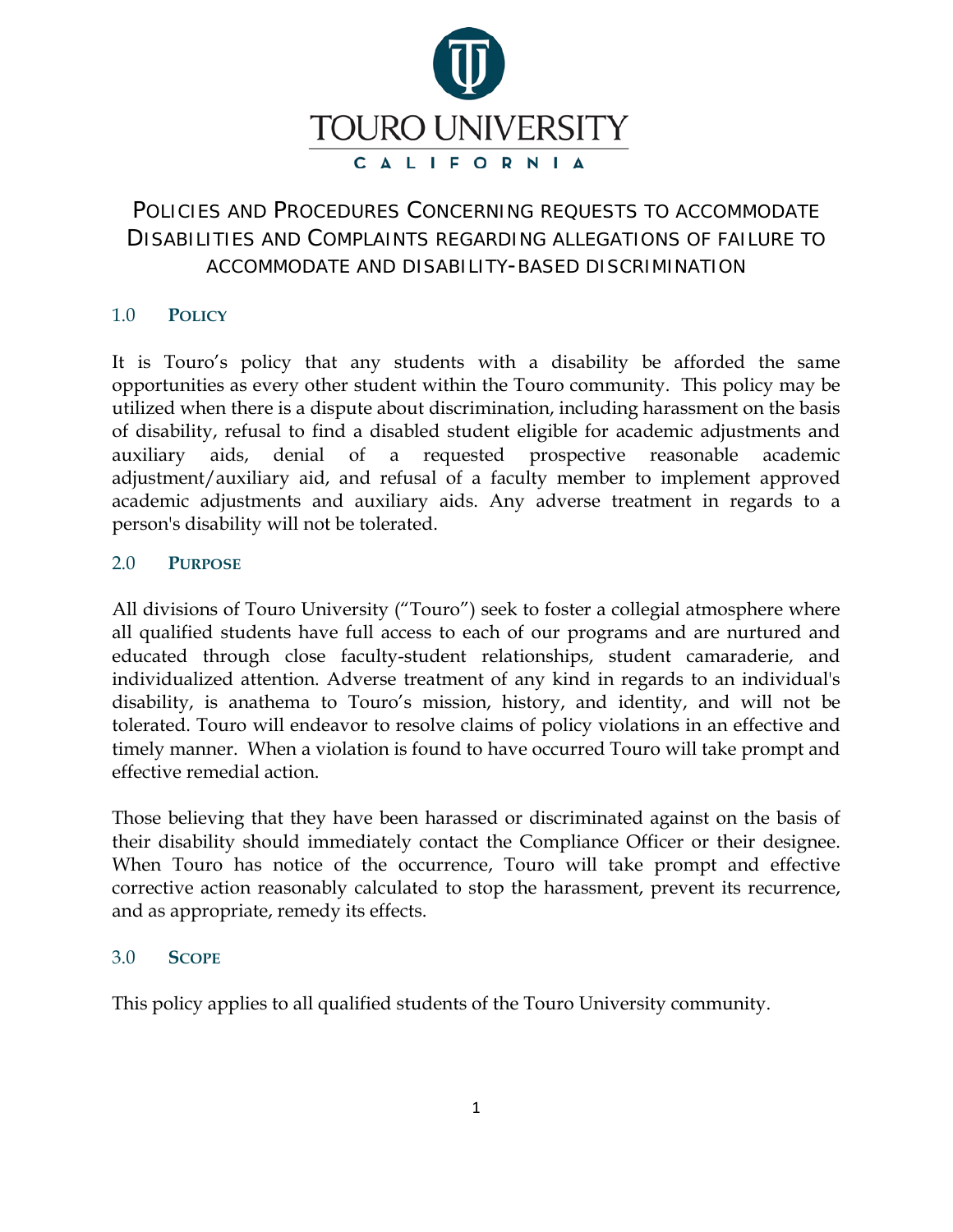#### 4.0 **DEFINITIONS**

## 4.1 Individual with a Disability

An individual with a disability is a person who has a physical or mental impairment which substantially limits one or more major life activities of the individual. These persons are protected by Section 504 of the Rehabilitation Act and the Americans with Disabilities Act (ADA). Individuals with a record of such an impairment and individuals who are regarded as having such an impairment are also protected by these Federal laws.

# 4.2 Academic Adjustments/Auxiliary Aids

Title I of the Americans with Disabilities Act of 1990 (the "ADA") and Section 504 of the Rehabilitation Act require an institution to provide academic adjustments and auxiliary aids to qualified individuals with disabilities, unless to do so would cause undue hardship.

Students must provide documentation of disability to the Office of Disability Services ("ODS") from an appropriate professional, which vary depending on the nature of the disability. This documentation may be the student's medical records, or reports created by the student's medical provider or an appropriate professional who conducts a recent assessment of the student. The documentation of disability is kept confidential, though not strictly so, including but not limited to situations where it receives a subpoena. The ODS will determine what information needs to be shared with Touro staff and professors, on an "as needed basis," in order to facilitate academic adjustments/auxiliary aids or other services.

There are a number of possible academic adjustments/auxiliary aids that Touro may be required to provide to qualified students in connection with the scholastic environment. An academic adjustment or auxiliary aid is practical depending on the:

- student's disability;
- the type of academic adjustment/auxiliary aid requested by the student; and
- the academic adjustment/auxiliary aid is effective in meeting the needs of the individual in the context of the educational setting.

An academic adjustment/auxiliary aid enables a qualified student with a disability to have an equal opportunity to participate in our programs. Finally, an academic adjustment/auxiliary aid allows a student with a disability an equal opportunity to enjoy the benefits and privileges of our programs that students without disabilities enjoy.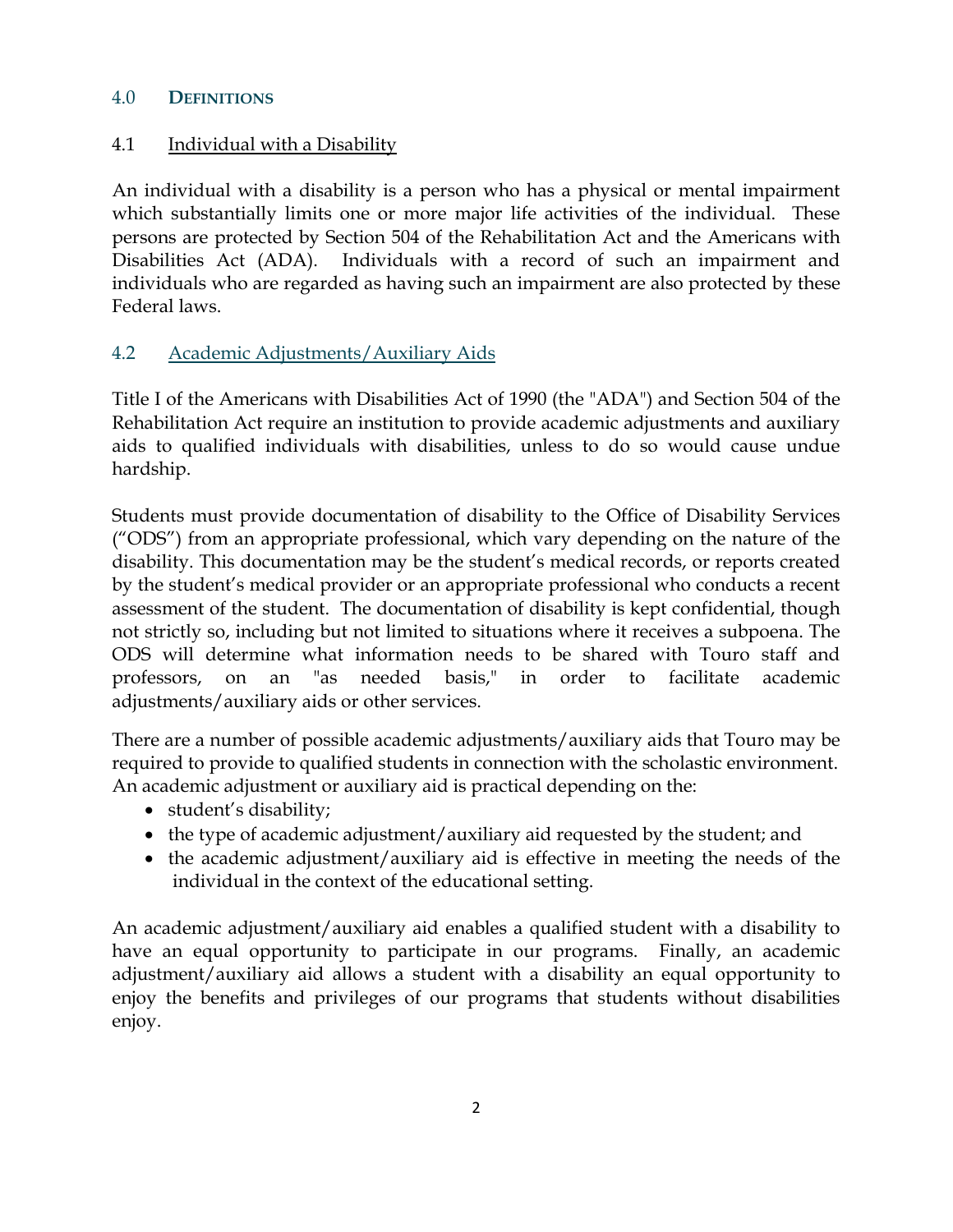All that being said, Touro is not required to change the essential elements/requirements of its program to accommodate a student. For example, our Satisfactory Academic Progress Policy is applied uniformly to all students with or without disabilities. Also, there are several academic adjustments/auxiliary aids that are considered appropriate provided that an academic adjustments/auxiliary aid does not cause a fundamental alteration or cause an undue burden to the program. If the latter is the case, Touro will work with the student to determine if there is an alternative academic adjustments/auxiliary aid which can meet the needs of the student that does not cause a fundamental alteration or undue burden. This is because a person with a disability who is unable to meet one or more essential program requirements, with or without academic adjustments/auxiliary aids, is not a "qualified" individual with a disability within the meaning of the law.

Touro does not have to provide as academic adjustments/auxiliary aids, personal use items, otherwise known as personal appliances. Thus, Touro is not required to provide a prosthetic limb, a wheelchair, eyeglasses, hearing aids, or similar devices if they are also needed off campus.

# 4.3 Compliance Officer

The Compliance Officer, or his or her designee ("Compliance Officer"), is trained and knowledgeable about the duties of the institution with regard to accommodating students with disabilities in a post-secondary setting.

## 4.4 Interactive Dialogue for Academic Adjustments/Auxiliary Aids

Students who plan to request an academic adjustment/auxiliary aid should contact the ODS promptly, so there is time for the ODS to review the student's documentation and discuss the academic adjustment/auxiliary aid with the student before the student begins the class or program for which the academic adjustment/auxiliary aid is being requested.

In determining what appropriate academic adjustments/auxiliary aids are to be provided, the ODS (or other designated office) will engage in a dialogue and give careful consideration to the student's request. The student and the ODS will discuss how the student's impairment impacts the student, how the student expects the impairment to impact the student in Touro's program, the types of academic adjustments/auxiliary aids the student has previously received (if any), and the academic adjustment/auxiliary aid being requested by the student from Touro. Academic adjustments/auxiliary aids needed during certain phases of the program, classroom, laboratory, externships, rotations, and for classroom instruction, skills based instruction and skills practice may differ.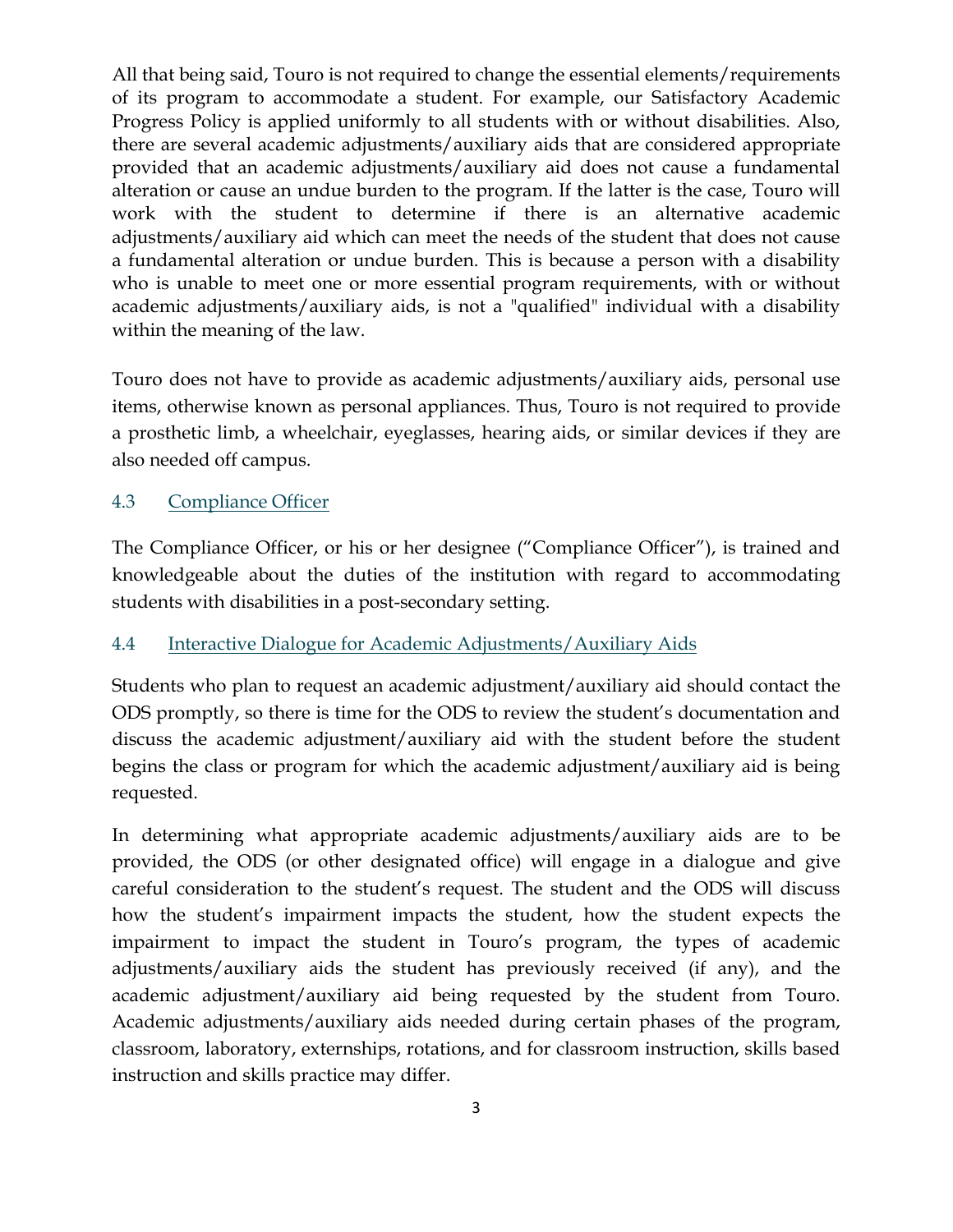#### 4.5 Decision of Academic Adjustment/Auxiliary Aids

The ODS will decide the appropriate academic adjustments/auxiliary aids to be provided to the student. They will consider any past academic adjustments/auxiliary aids that have been effective for the student. Alternate academic adjustments/auxiliary aids may be provided if there is an alternative that would be equally effective for the student.

Generally, within 30 days after receiving a complete set of required medical documentation and engaging in a dialogue, the ODSwill list the approved academic adjustments/auxiliary aids in writing to the student. The ODS will then inform the appropriate professors and Touro staff in the same timeframe of the academic adjustments/auxiliary aids they are responsible for providing to the student, how to provide the academic adjustments/auxiliary aids, and when to provide the academic adjustments/auxiliary aids. The ODS Officer will also keep a written record of these contacts about the student's academic adjustments/auxiliary aids. The student must inform the ODS when academic adjustment/auxiliary aid is not being fully implemented. The ODS will intervene with relevant staff members to ensure the academic adjustment/auxiliary aid is provided to the student. The student must not delay in bringing implementation issues to the ODS's attention.

A faculty member may not unilaterally make a determination as to whether the student has a disability, the extent of the student's disability or the appropriateness of an approved academic adjustment/auxiliary aid.

## 4.6 Denial of Academic Adjustments or Auxiliary Aids

A denial of an academic adjustment/auxiliary aid may be justified if the student fails to follow procedure and supply the appropriate requested documentation. Further, a denial of an academic adjustment/auxiliary aid is warranted when Touro acts in good faith and when an attempt is made to assess the complainant's limitations or explore possible academic adjustments/auxiliary aids. A denial of academic adjustments/auxiliary aids may take place when the complainant's request is unreasonable for a variety of reasons, including, but not limited to: (a) a request for the academic adjustment/auxiliary aid is based on a stale evaluation<sup>[1](#page-3-0)</sup> by an appropriate healthcare provider, and has not provided an updated evaluation upon Touro's request,

<span id="page-3-0"></span> $1$  Touro defines a stale evaluation as one that is 1) not applicable or related to the technical standards of the program; 2) is over three years old; or 3) has been previously provided to another school or program that is not Touro and is a course of study that is dissimilar to the current program to which the student is enrolled.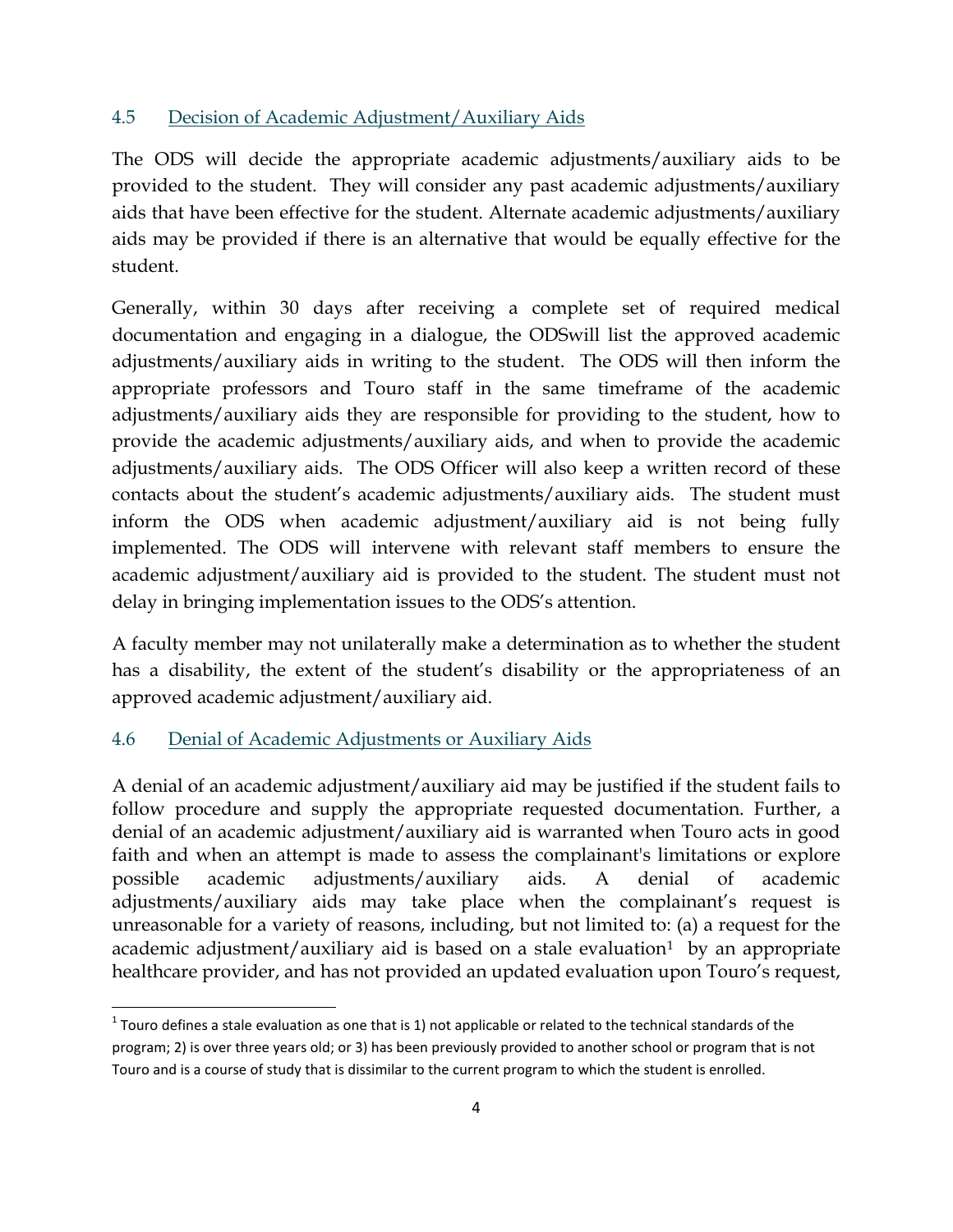(b) the academic adjustment/auxiliary aid would result in an undue burden to Touro[2](#page-4-0), (c) the complainant never notified Touro of the academic adjustment/auxiliary aid requirement, (d) providing an academic adjustment/auxiliary aid requested by a student with a disability would fundamentally alter the course or program requirements<sup>[3](#page-4-1)</sup> or (e) the aid sought is to be applied retroactively (e.g. when a student has not previously requested accommodations or otherwise self-identified, and seeks accommodations for exams previously taken or grades previously received) when a student did not self-identify. Where such determinations arise, regarding a requested academic adjustment/auxiliary aid, the School will work collaboratively with the student to identify whether any alternative academic adjustments/auxiliary aids may be provided (see below regarding "Disagreements and Complaints about Disability Accommodations Determinations").

#### 4.7 Retaliation

Retaliation is any kind of intimidation, harassment, reprisal, adverse action, or negative action taken against an individual that would not have occurred but for his or her: (1) filing or otherwise participation in the filing of or investigation of a complaint about alleged discrimination, (2) participation as a party or witness in an investigation relating to such allegations, or (3) participation as a party or witness in a court proceeding or administrative investigation regarding such allegations. Retaliation does not exist in the absence of an adverse action. An individual is protected from retaliation even when the complaint at issue is ultimately found to lack merit, as long as the complaint was made in good faith.

Touro prohibits any conduct by any Touro community member that may be regarded as retaliatory. Retaliation against any individual, whether said person submitted a complaint through the method described in section 6.4 below, or for any other reason will not be tolerated. A student may also file a Complaint if the student feels that he or she has been retaliated against based on disability. Any individual who believes he/she has been subjected to retaliation may file a separate complaint under this procedure.

<span id="page-4-0"></span><sup>&</sup>lt;sup>2</sup> The factors to be considered in determining whether an academic adjustment/auxiliary aid causes an undue burden to Touro include, but are not limited to: (a) the nature and cost of the requested academic adjustment/auxiliary aid, and (b) the overall financial resources of the School and the effect of the academic adjustment/auxiliary aid on expenses and resources of the School.

<span id="page-4-1"></span><sup>&</sup>lt;sup>3</sup> The factors to be considered in determining whether an academic adjustment/auxiliary aid is a fundamental alteration include, but are not limited to, the following: (a) the purpose or objective of the course, requirement, standard, testing practice, procedures or rule in question, (b) the purpose or objective related to the requirements for the student's program or degree, (c) the mastery of skills and knowledge required by a student in the course, (d) the minimum level of mastery that must be demonstrated by students, (e) the purpose of the chosen instructional methods, evaluation methods, and evaluation requirements, and (f) whether the evaluations to (a) through (e) above are generally consistent between all instructors of a course, or in a program.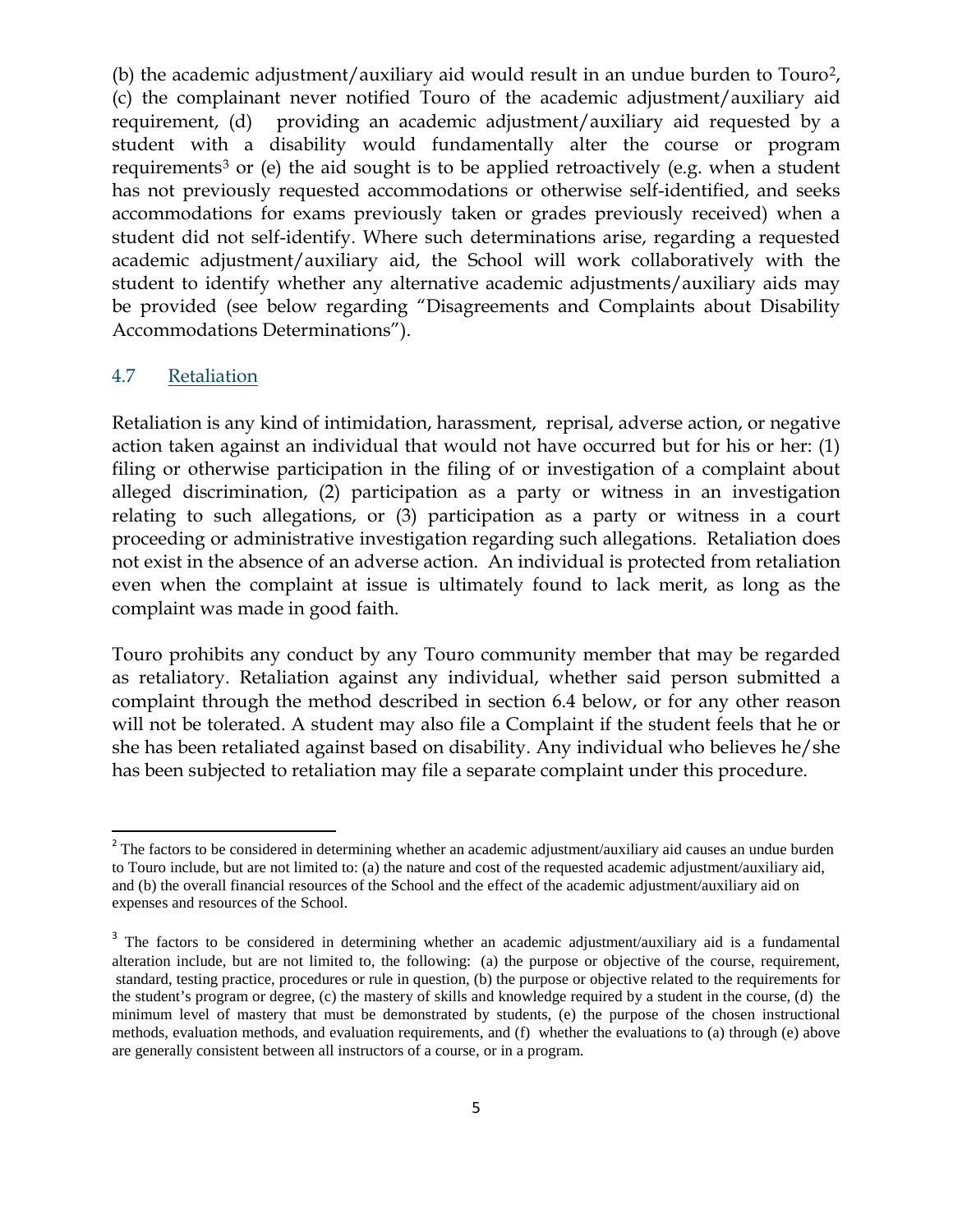#### 5.0 **CONFIDENTIALITY**

Touro has independent obligations to report or investigate potential misconduct, even if a complainant does not wish to initiate an official process. Therefore, absolute confidentiality cannot be promised with respect to a complaint that is received by the Compliance Officer or their designee.

Touro wishes, however, to create an environment in which legitimate complaints are encouraged, while also protecting the privacy of all involved in an investigation. Complaints about violations of these policies will therefore be handled in strict confidence, with facts made available only to those who need to know in order for Touro to promptly and thoroughly investigate and resolve the matter.

## 6.0 **COMPLAINT PROCEDURES & IMPLEMENTATION**

## 6.1 Types of Complaints Covered Under This Procedure

The purpose of this procedure is to provide the resolution of student complaints and is not limited to any of the following: (a) complaints by individuals with disabilities when the complainant believes that he or she has been retaliated or discriminated against on the basis of disability, (b) refusal to engage in the interactive process, (c) unreasonable denial of a requested reasonable academic adjustment/auxiliary aid, or (d) refusal to implement approved academic adjustment/auxiliary aid by a member of the community (including faculty and staff) whether the academic adjustment/auxiliary aid has been denied or if a previously approved academic adjustment/auxiliary aid has not been implemented. If the complainant does not wish to resolve the complaint informally, the receiving school authority must promptly forward the complaint to the Compliance Officer or their designee who will initiate an investigation, generally, no later than twenty (20) days after receipt of a complaint.

## 6.2 Duty to Cooperate and Facilitate

All members of the Touro community are required to cooperate fully with any investigation of discrimination, including harassment occurring in relation to any campus activity. A faculty member, staff member, or student who has relevant information and refuses to cooperate with an ongoing investigation will be subject to disciplinary action for, among other things, insubordination. Likewise, all Touro employees are required to ensure that complaints about discrimination, including harassment and retaliation are directed to the appropriate administrative office for investigation and evaluation. Touro is committed to conducting an inquiry that is thorough and impartial.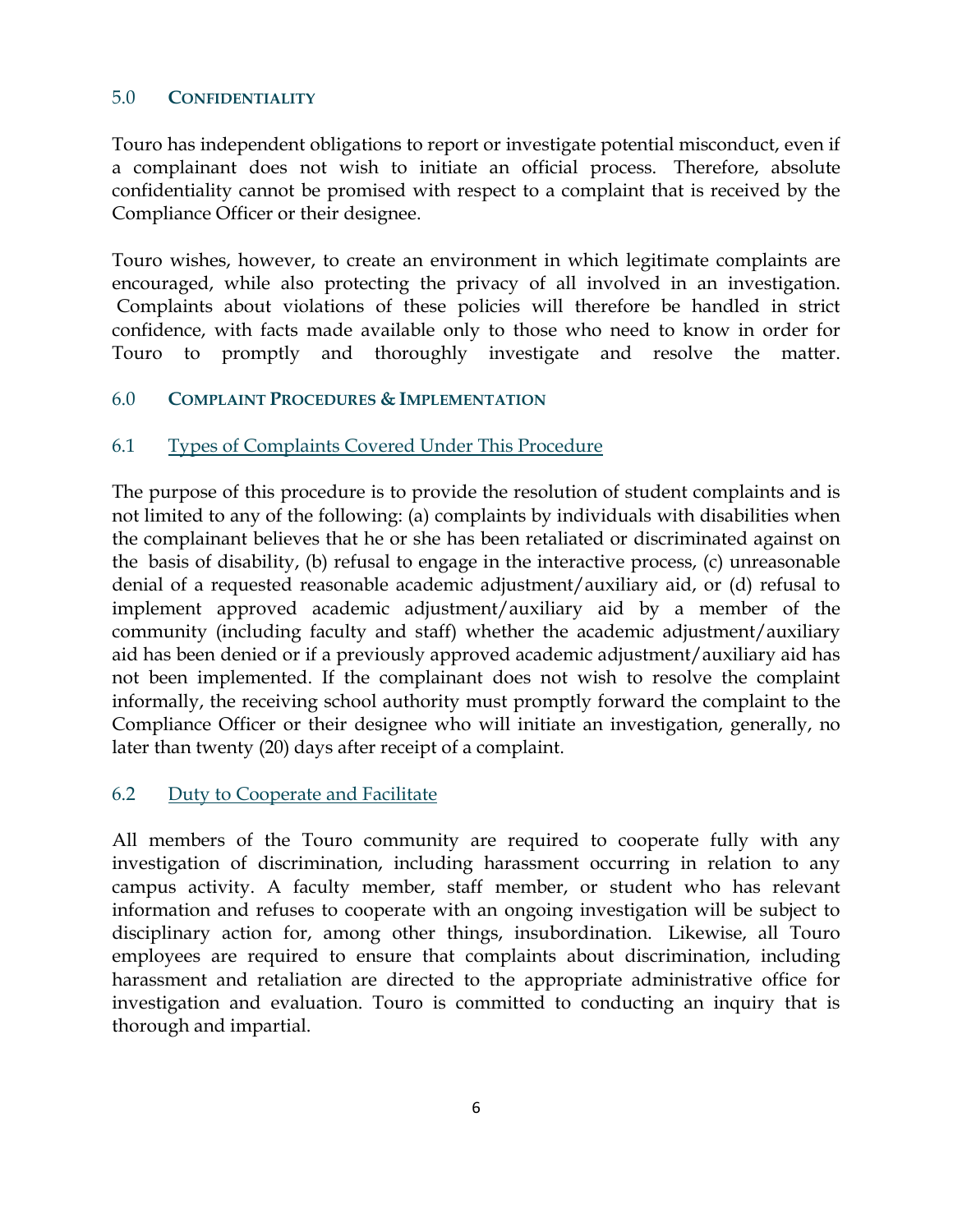## 6.3 Compliance Officer

The Compliance Officer, or his or her designee, shall coordinate the enforcement, compliance, communication and implementation of Touro's policy.

The Compliance Officer shall communicate the policy via the following, without limitation: student orientations and catalogues, campus websites and publications, Student Affairs, Disabled Student Services, and Academic Affairs.

The Compliance Officer's designee in Nevada is: Touro University Nevada: Dr. Anne Poliquin 702-777-4769 [anne.poliquin@tun.touro.edu](mailto:anne.poliquin@tun.touro.edu)

The Compliance Officer's designee in California is: Touro University California Dr. James Binkerd 707-638-5883 [james.binkerd@tu.edu](mailto:james.binkerd@tu.edu)

# 6.4 Duty to Report Violations

Any member of the Touro community including faculty, employees, or vendors have a duty to report violations of this policy where individuals know, or should know, of accusations or actions which violate Touro Policy and will notify the Compliance Officer or their designee or the anonymous compliance hotline at 646-565-6000 Ext. 55330.

The Complaint procedure provides students the opportunity to file a complaint when they feel they have been discriminated against or retaliated against on the basis of disability. Touro then has the responsibility to objectively investigate the allegations in the complaint and determine whether the student has been discriminated or retaliated against. If Touro determines that discrimination or retaliation occurred, Touro must take appropriate steps to correct the discrimination or retaliation and prevent it from reoccurring.

# 6.4(a) Reporting Procedure

Complaints should be filed as soon as possible after the date of the alleged misconduct, and a written complaint is preferable but not absolutely required.

A complaint, which must be submitted within the earlier of the following two dates: (a)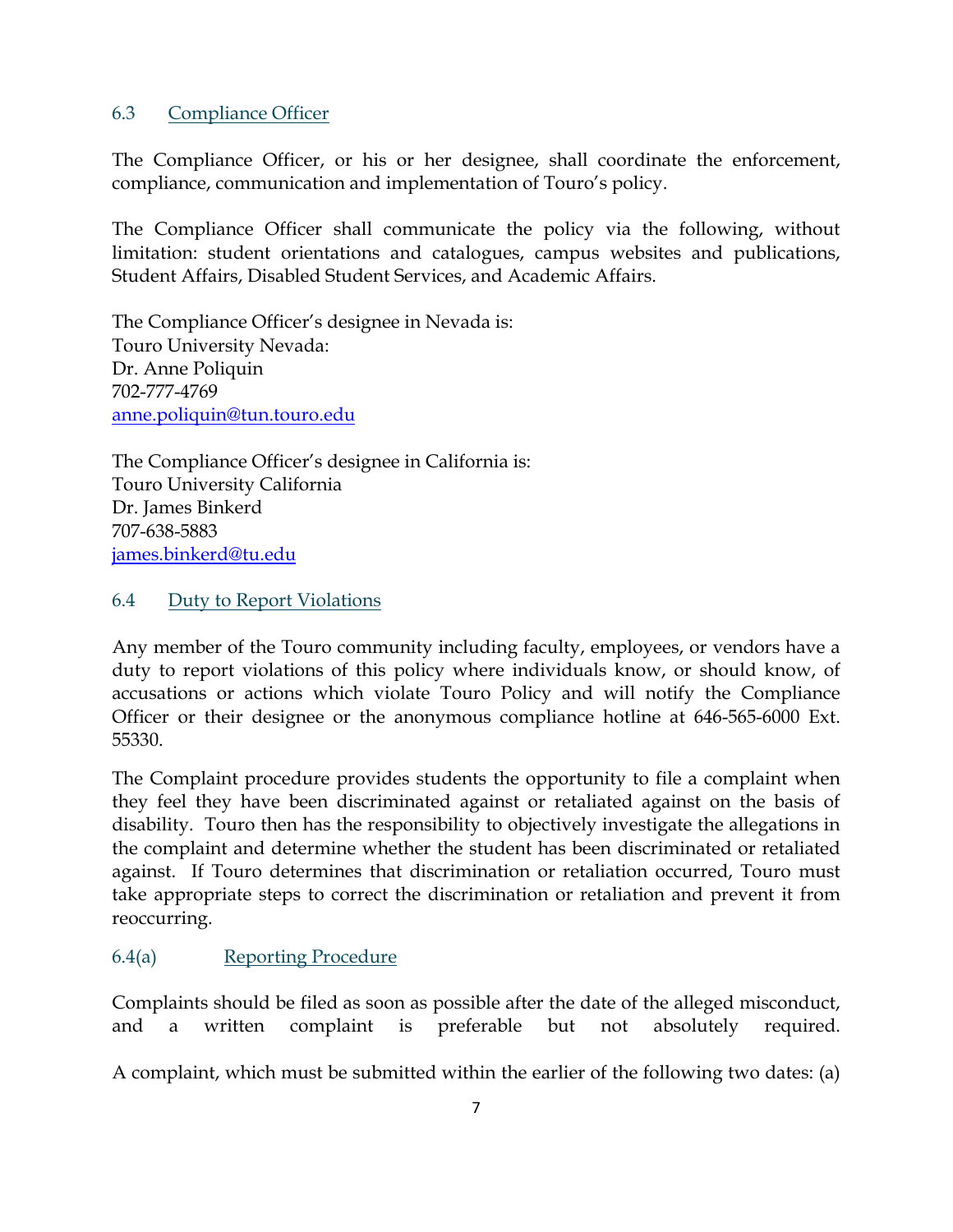180 days after the alleged misconduct; or, (b) the end of the semester in which the alleged incident occurred. A complaint should include the following information:

a. Complainant's full name, home address, email, telephone number, and Touro Student/Employee ID number.

b. Name of the person against whom the complaint was made, including job title or student status, if known.

c. A clear statement of the facts that constitute the alleged discrimination or retaliation, including dates on which the acts were committed and any information to identify witnesses.

d. The term and year of his/her most recent active student status within the University.

e. A student who is seeking admission to Touro should include the term and year in which he/she sought admission to the University.

f. The specific harm that resulted from the alleged act and the remedy sought.

g. The complainant's signature and the date on which the complaint was submitted.

# 6.4(b) Intake Interview After Reporting

After receipt of a complaint, the Compliance Officer or their designee will meet with the complainant as soon as possible, but generally, not later than thirty (30) days after receipt. The complainant must make himself/herself available to meet.

The meeting will be an intake interview where the Compliance Officer or their designee must inform the complainant about the investigation procedure and timeline. The student may sign a formal complaint form at that time (under the above guidelines) if he/she has not already done so.

A thorough and impartial investigation of complaints will occur, which includes documented interviews of the complainant, the accused, and witnesses with relevant knowledge. Also, a review of relevant documents, if any, and other evidence also occurs.

6.5 Disagreements and Complaints about Academic Adjustment/Auxiliary Aid Determinations

A student, who disagrees with a decision made by the ODS concerning the outcome of the academic adjustment/auxiliary aid review process, including whether the student is a qualified individual with a disability or the adequacy of the student's documentation regarding the student's disability , the functional limitations of the disability, or approved academic adjustments/auxiliary aids, a denial of the student's request for disability-related services such as a request for academic adjustments/auxiliary aids, delay in the provision of an approved academic adjustment/auxiliary aid, or non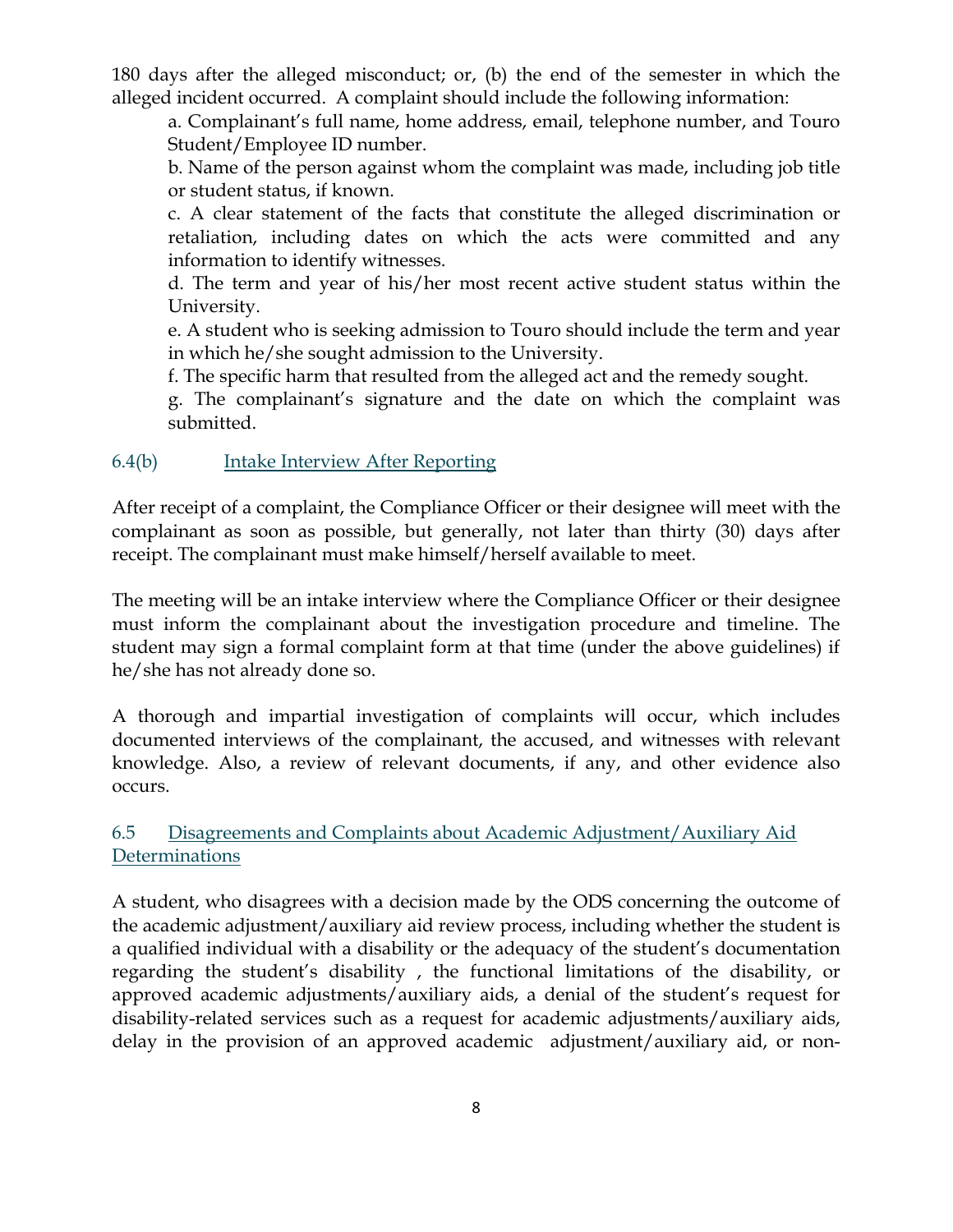implementation of an approved academic adjustment/auxiliary aid by faculty or staff may take the following steps:

a. Promptly make an appointment with the Compliance Officer after the decision has been made. Within 10 days of receiving the student's complaint, the Compliance Officer will discuss the disputed decision with the student, while providing necessary information. A student must make this appointment within 180 days of the date the discriminatory act occurred. The Compliance Officer will forward the relevant information to a Fact Finder who will inform the student in writing, generally, within ten (10) calendar days whether they decide to change or uphold the original decision. This decision may take longer to process and investigate depending on the nature of the allegations. If the decision is to change the original determination, the Compliance Officer will ensure that the changes to the original determination are implemented based on the Fact Finder's determination (If an instructor does not implement an academic adjustment/auxiliary aid, see below regarding procedure for how to address that.)

b. If the student disagrees with the Fact Finder's decision, the student may file a written appeal to the Dean of Student Services/Affairs or his/her designee within ten (10) days of the Fact Finder's decision. The appeal must contain the decision that the student disagreed with, and the reasons for the disagreement, including any relevant documentation. The Dean of Student Services/Affairs or his/her designee will contact the student and Compliance Officer to gather relevant information, will liaise with the complainant, and will provide a written determination response to the appeal, generally, within ten (10) calendar days of the date the appeal was received or longer if additional investigating or processing is necessary. The written determination will include the reasons for the determination and what remedial action that will be taken (if any). This determination is final.

# 6.6 Procedure if Instructor Does Not Implement an Academic Adjustment/Auxiliary Aid

If an instructor fails to implement an academic adjustment/auxiliary aid for a student that has been approved, the student should promptly notify the student's Learning Specialist or Compliance Officer. The University encourages students to first discuss the issue with the instructor; however, this step is not required. When the Learning Specialist or Compliance Officer receives information from a student that an instructor is not implementing an approved academic adjustment/auxiliary aid, the University will take the following steps:

1. Attempt to resolve the matter with the instructor. Any proposed resolution may include discussions with the student, if appropriate.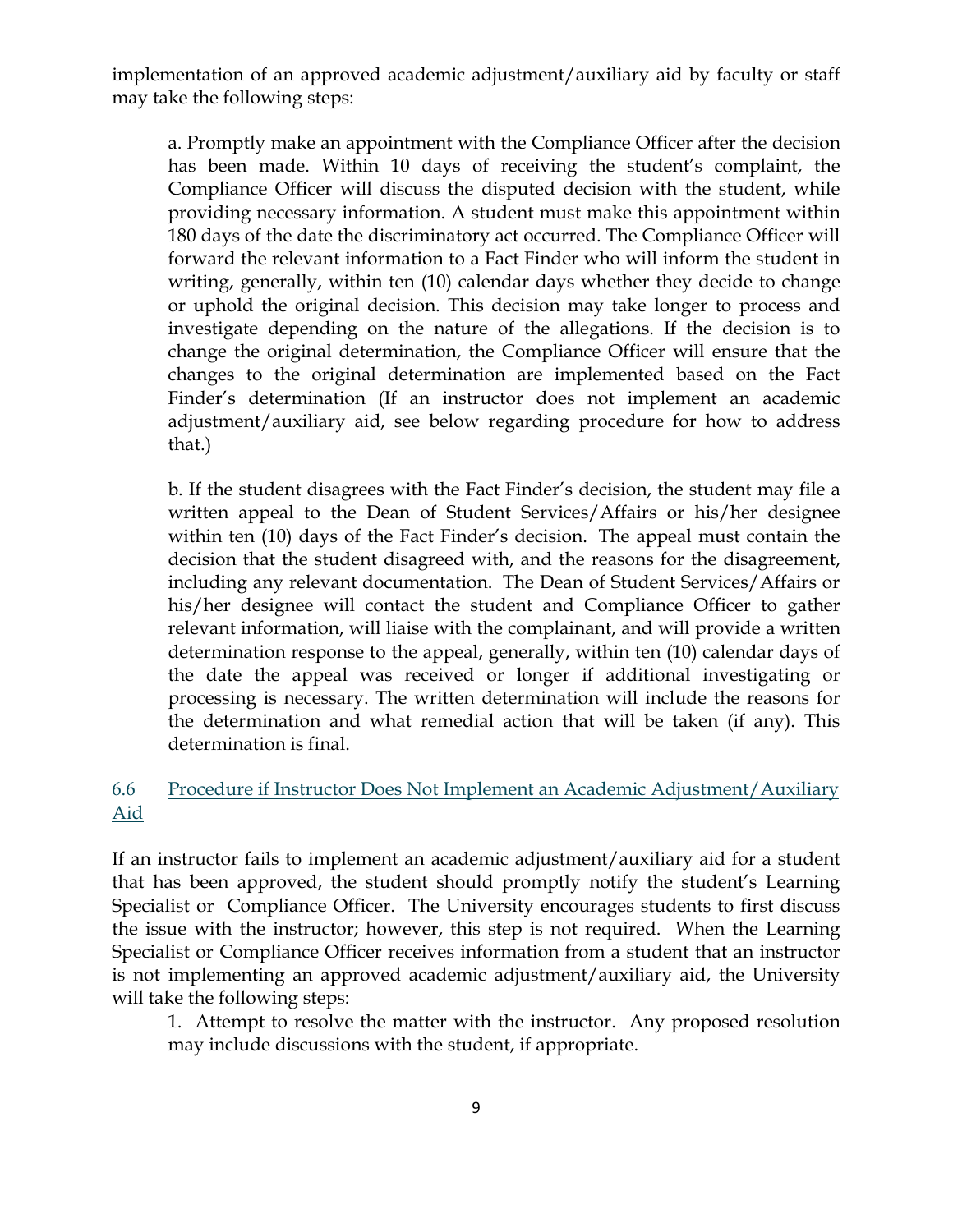2. The Compliance Officer will ensure that the student's approved academic adjustments/auxiliary aids are implemented during resolution and pending a final decision on the matter.

3. The Compliance Officer will refer the matter to a Fact Finder within ten (10) days, who will consider the Learning Specialist or Compliance Officer's basis for the approved academic adjustment/auxiliary aid, the instructor's objections, and reasons therefore. After reviewing all the evidence gathered, the Fact Finder will determine whether the student was treated differently from other students based on disability; whether the student was harassed based on disability; whether the student was retaliated against, or whether the student was denied an academic adjustment/auxiliary aid that Touro should have provided to the student; or whether the academic adjustment/auxiliary aids that were offered or provided were adequate and appropriate. A final decision will be issued, generally, within ten (10) calendar days of receiving the referral from the Learning Specialist or Compliance Officer. If the instructor raises the issue of undue burden or fundamental alteration, the University will follow the procedure set forth.

4. If the student disagrees with this disposition, the student can appeal the decision per section 6.5(b).

#### Faculty and Staff Compliance

#### 6.7 Complaints about Faculty or Other Employees

Complaints against faculty or other employees shall be submitted according to the procedures set forth above. Upon receipt of a complaint against a faculty member or an employee of the Touro, the Compliance Officer shall conduct a thorough and impartial investigation regarding the circumstances surrounding the complaint. This investigation shall include documented interviews of the complainant, the person against whom the complaint is written, and witnesses with relevant knowledge, if any; as well as a review of relevant documents and any other evidence. A determination will be made by an impartial Fact Finder.

## 6.8 Preponderance of the Evidence and Written Determination

This standard weighs the evidence in an investigation. One party's evidence outweighs the evidence of the other. All investigations conducted at any of Touro's schools rely on the preponderance of the evidence standard. A written decision will be provided to the Complainant that includes the outcome of the investigation, reasons for the decision, and whether corrective actions must be taken, if any. Consistent with the Fact Finder's decision, Touro will take prompt, effective, remedial action to resolve any identified discrimination and to ensure that the effects are remedied and to ensure that it will not recur again.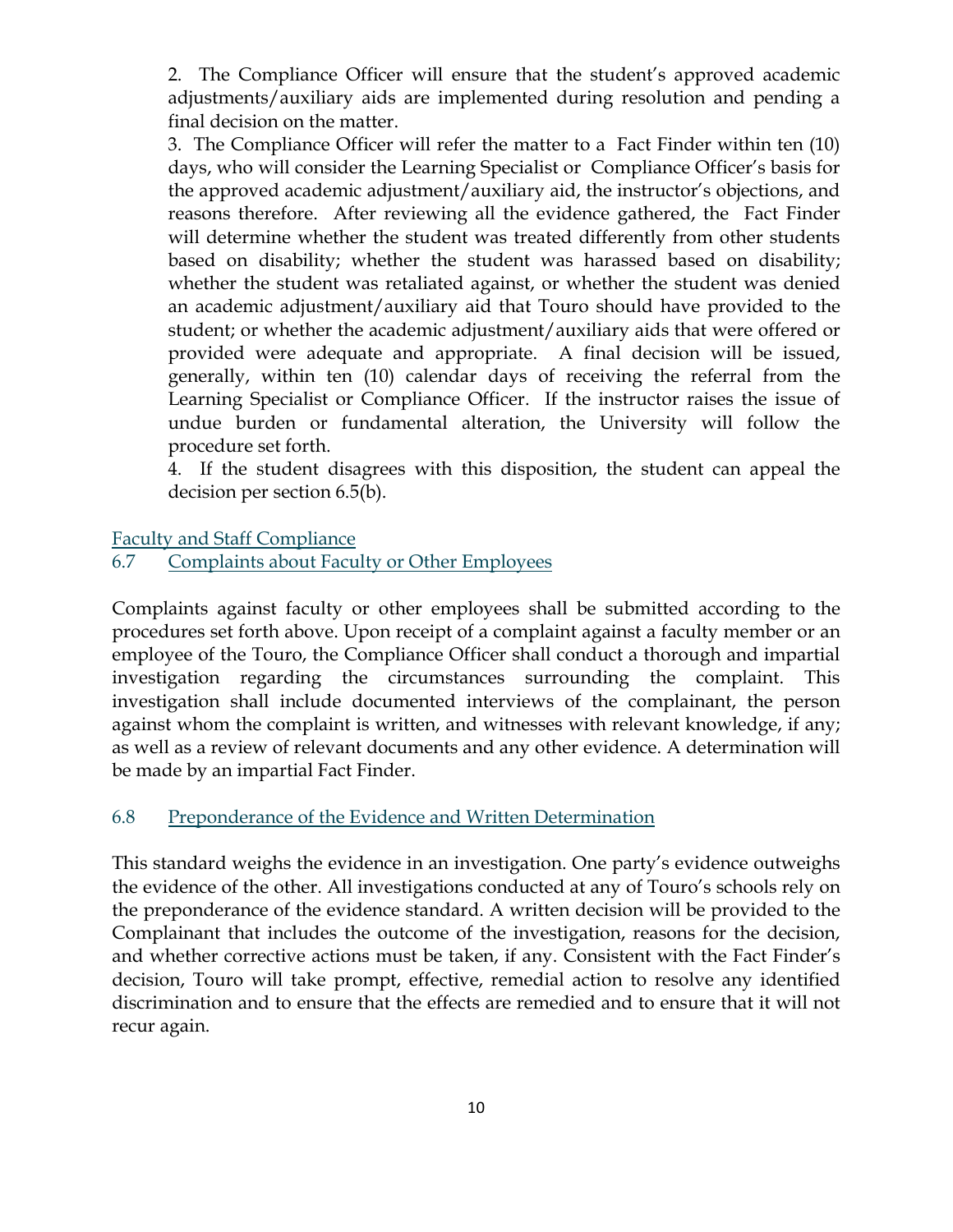#### 6.9 Discipline

Employees, faculty, staff and students who violate Touro's policies may be subject to disciplinary action. All disciplinary actions shall comply with applicable local, state and federal laws. Individuals who retaliate against someone who files a complaint, or against a witness, representative, or advocate for a complainant, will be subject to further disciplinary action.

Consistent with this Policy, Touro will take prompt effective action to resolve any identified retaliatory acts, and take steps to avoid a reoccurrence.

#### 7.0 **EXTERNAL REMEDIES**

Members of the Touro community are always subject to local, state, and federal laws, and nothing in these procedures is intended to limit or postpone the right of an individual to file a complaint or charge with appropriate federal, state, or local departments or agencies.

Among other options, students may contact the Headquarters of the

Office of Civil Rights U.S. Department of Education, Lyndon Baines Johnson Department of Education Building, 400 Maryland Avenue, SW, Washington, D.C. 20202, by phone at (800) 421-3481, or via email at OCR@ed.gov.

Or the student may contact the appropriate Regional Office at:

San Francisco Office (California) Office for Civil Rights U.S. Department of Education 50 Beale Street, Suite 7200 San Francisco, CA 94105-1813 Telephone: 415-486-5555 FAX: 415-486-5570; TDD: 800-877-8339 Email: [ocr.sanfrancisco@ed.gov](mailto:ocr.sanfrancisco@ed.gov)

Seattle Office (Nevada) Office for Civil Rights U.S. Department of Education 915 Second Avenue Room 3310 Seattle, WA 98174-1099